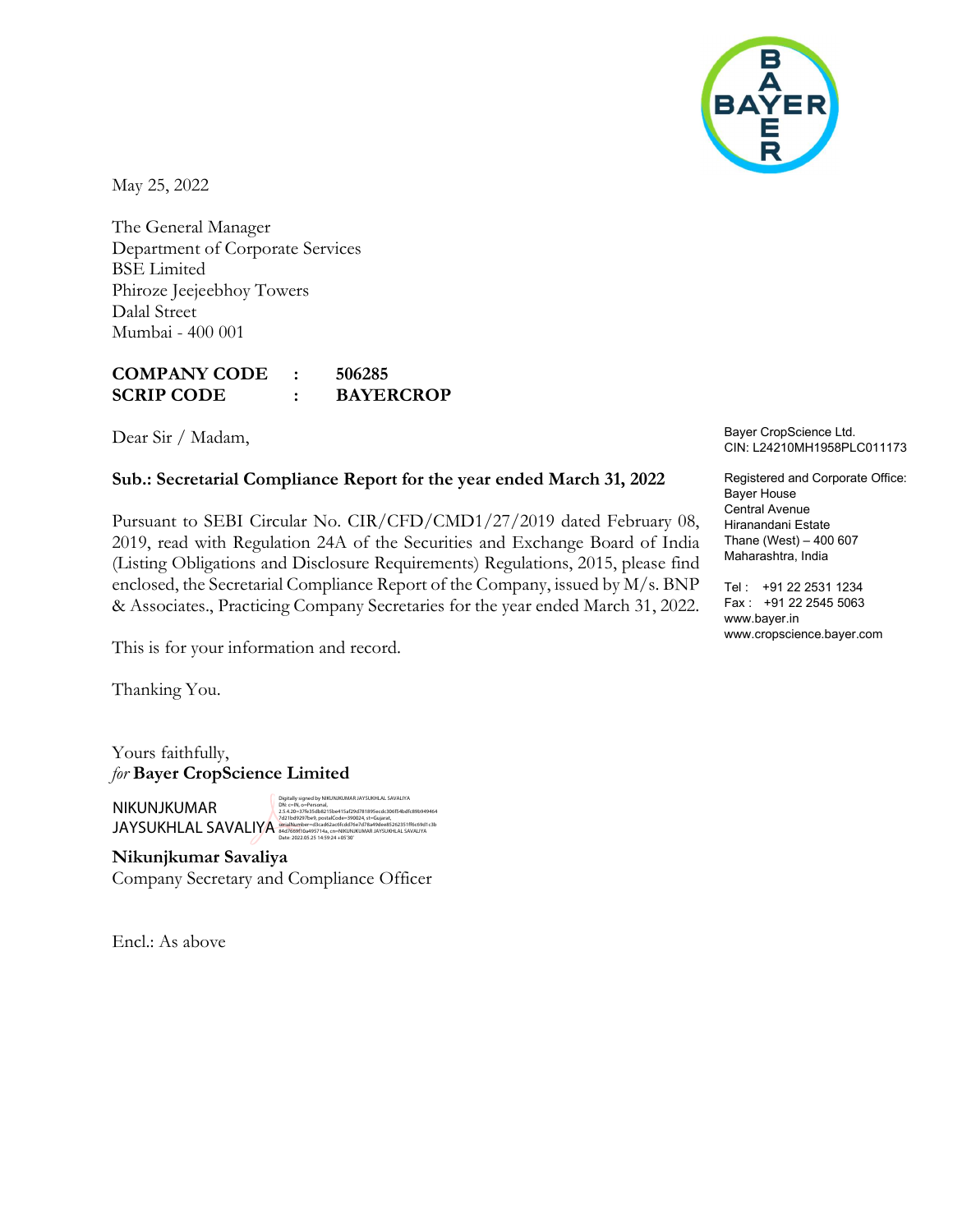



## **SECRETARIAL COMPLIANCE REPORT OF BAYER CROPSCIENCE LIMITED FOR THE YEAR ENDED MARCH 31, 2022**

To,

The Board of Directors 13ayer CropScience Limited

We, BNP & Associates, Company Secretaries, have examined:

- (a) all the documents and records made available to us and explanation provided by Bayer CropScience Limited ("the listed entity"),
- (b) the filings/ submissions made by the listed entity to the stock exchange,
- (c) website of the listed entity,
- (d) any other document/ filing, as may be relevant, which has been relied upon to make this certification,

for the year ended March 31, 2022 ("Review Period") in respect of compliance with the provisions of:

- (a) the Securities and Exchange Board of India Act, 1992 and the Regulations, circulars, guidelines issued thereunder; and
- (b) the Securities Contracts (Regulation) Act, 1956, rules made thereunder and the Regulations, circulars, guidelines issued thereunder by the Securities and Exchange Board of India ("SEBI");

The specific Regulations, whose provisions and the circulars / guidelines issued the reunder, have been examined, include: -

- (a) Securities and Exchange Board of India (Listing Obligations and Disclosure Requirements) Regulations, 2015;
- (b) Securities and Exchange Board of India (Substantial Acquisition of Shares and Takeovers) Regulations, 2011;
- (c) Securities and Exchange Board of India (Prohibition of Insider Trading) Regulations, 2015;
- (d) The Securities and Exchange Board of India (Registrars to an Issue and Share Transfer Agents) Regulations, 1993 regarding the Companies Act, 2013 and dealing with client;

and circulars/ guidelines issued thereunder;

and based on the above examination, we hereby report that, during the Review Period:

## Page **1 of 3**

**A/102, 1'1 Floor, Ramkrupa CHS, Above lnduslnd Bank, SVP Road, Borivali(West), Mumbai-400 092 T: +91 22 2890 0426/ 2890 0176 Email: support@bnpassociates.in Website: www.bnpassociates.in**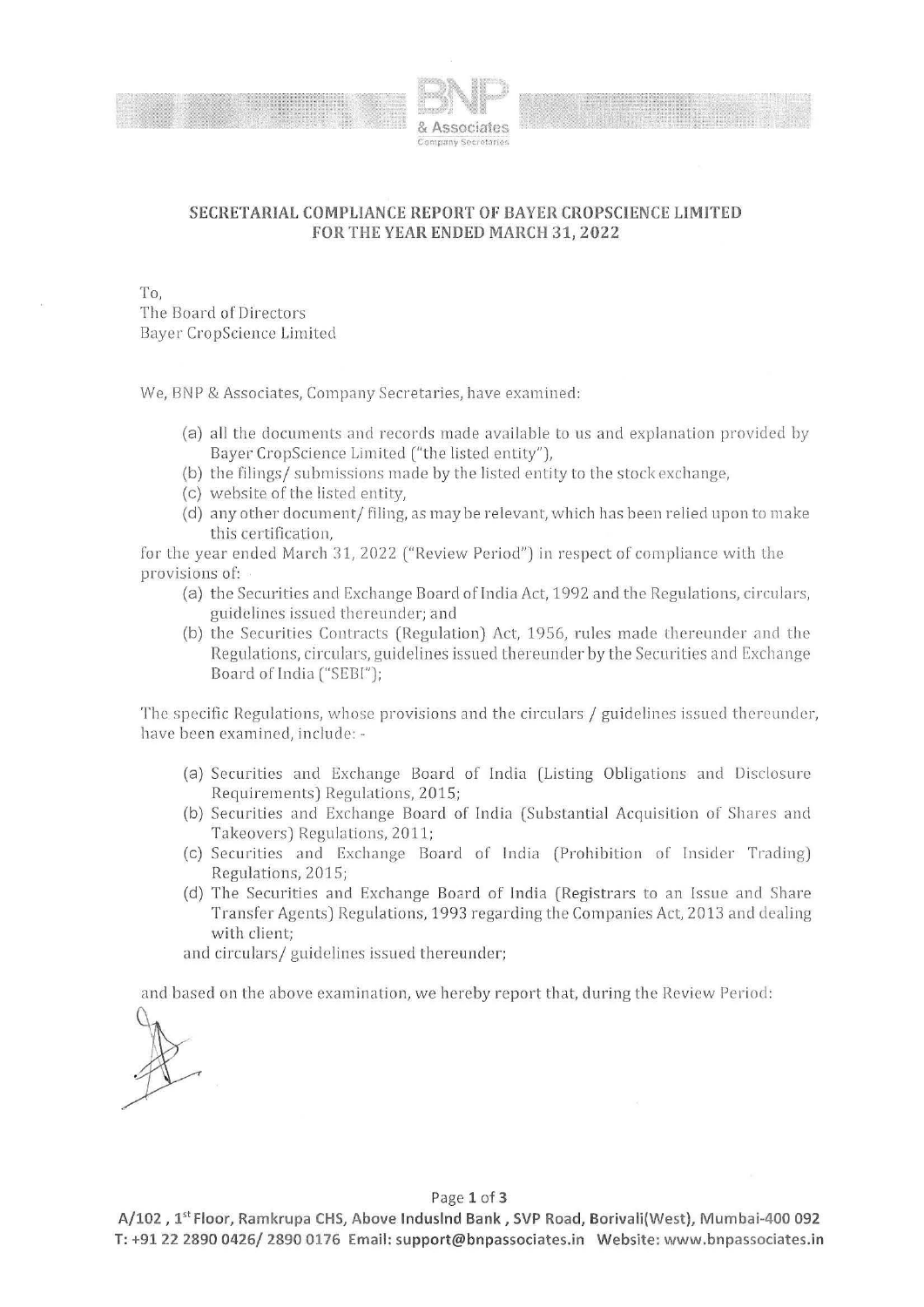



(a) The listed entity has complied with the provisions of the above Regulations and circulars/ guidelines issued thereunder, except in respect of matters specified below:-

| Sr. No | Compliance<br>(Regulations/<br>guidelines including specific<br>clause) | Requirement<br>circulars | <b>Deviations</b> | Observations/<br>Remarks of the<br>Practicing<br>Company<br>Secretary |
|--------|-------------------------------------------------------------------------|--------------------------|-------------------|-----------------------------------------------------------------------|
|        |                                                                         |                          |                   |                                                                       |

- (b) The listed entity has maintained proper records under the provisions of the above Regulations and circulars/ guidelines issued thereunder insofar as it appears from our examination of those records.
- (c) The following are the details of actions taken against the listed entity/ its promoters/ cl irectors/ material subsidiaries either by SEBI or by Stock Exchange *(including under lhe Standard Operating Procedures issued by SEBI through various circulars)* under the aforesaid Acts/ Regulations and circulars/ guidelines issued thereunder:

| Sr.<br>No. | Action taken by | Details of<br>violation | Details of action<br>taken E.g. fines,<br>warning letter,<br>debarment, etc. | Observations/<br>remarks of the<br>Practicing<br>Company<br>Secretary,<br>any. |
|------------|-----------------|-------------------------|------------------------------------------------------------------------------|--------------------------------------------------------------------------------|
|            |                 | N <sub>I</sub>          |                                                                              |                                                                                |

(d) The listed entity has taken the following actions to comply with the observations made in previous reports:

| Sr.<br>No. | Observations<br>the<br>of<br>Practicing<br>Company<br>Secretary in<br>the previous<br>reports | Observations made<br>in the secretarial<br>compliance report<br>for the year ended | Actions taken<br>by the listed<br>entity, if any | Comments of the<br>Practicing<br>Company<br>Secretary on the<br>actions taken by<br>the listed entity |
|------------|-----------------------------------------------------------------------------------------------|------------------------------------------------------------------------------------|--------------------------------------------------|-------------------------------------------------------------------------------------------------------|
|            |                                                                                               | NΔ                                                                                 |                                                  |                                                                                                       |

NA

Page **2** of **3** 

**A/102 , l5<sup>1</sup> Floor, Ramkrupa CHS, Above lnduslnd Bank, SVP Road, Borivali(West), Mumbai-400 092 T: +91 22 2890 0426/ 2890 0176 Email: support@bnpassociates.in Website: www.bnpassociates.in**